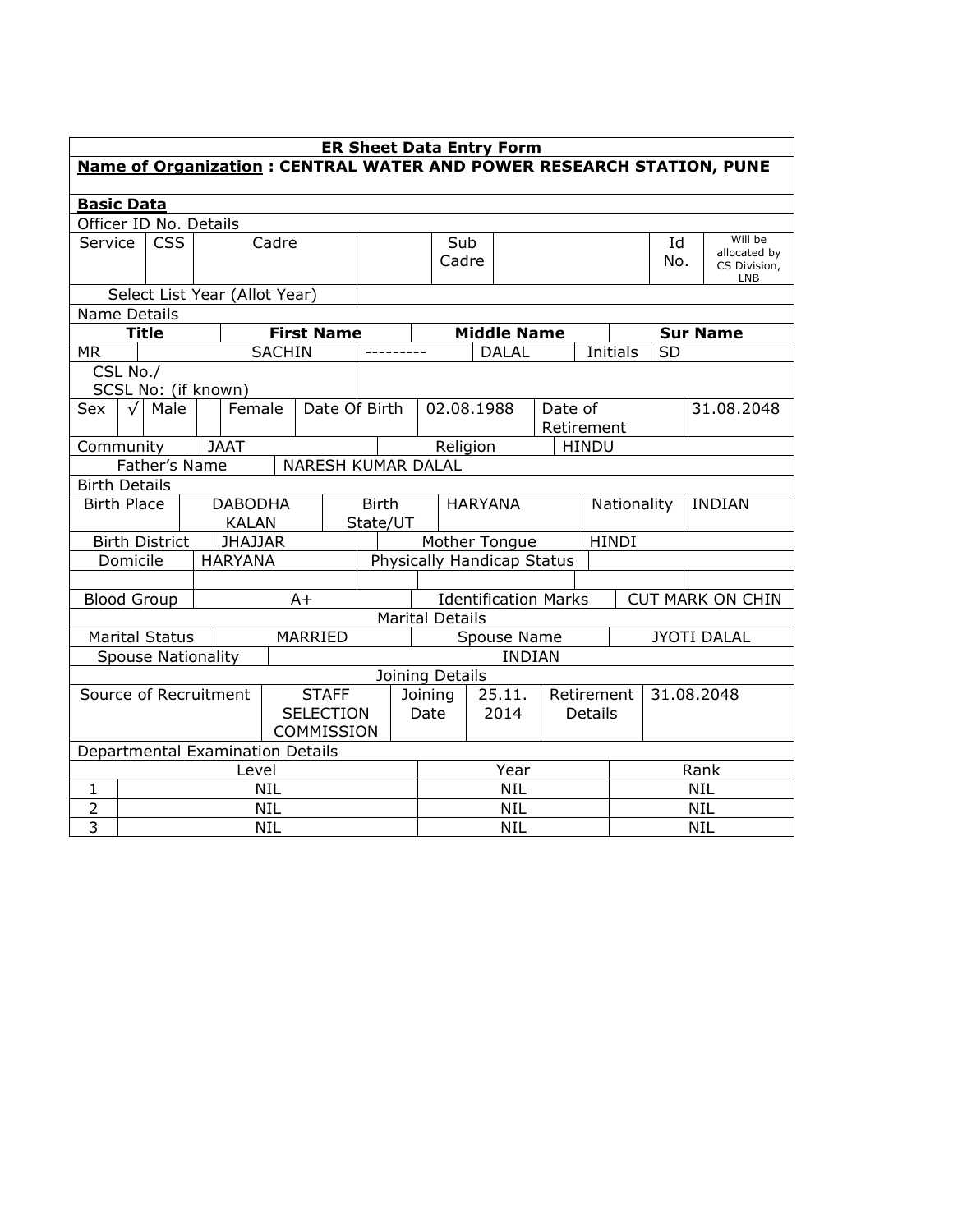## Details of deputation (if applicable)

| Name of the Office | Post held at that<br>time in parent office | Name of post<br>(selected for<br>deputation |       | Period of deputation |
|--------------------|--------------------------------------------|---------------------------------------------|-------|----------------------|
| NIL                | NIL                                        | NIL                                         | Since | From                 |
| NIL                | NIL                                        | NIL                                         | NIL   | NIL                  |

## Details of Foreign Visit

| SI.<br>No. | Place of Visit | Date of<br>visit | Post held at<br>that time | Whether it<br>is a<br>personal or<br>official visit | Details of visit |
|------------|----------------|------------------|---------------------------|-----------------------------------------------------|------------------|
| <b>NIL</b> | NIL            | NIL              | NIL                       | NIL                                                 | NIL              |

## Transfer/Posting Detail (if applicable)

| Period of posting<br>Place |      |  |  |  |  |  |  |
|----------------------------|------|--|--|--|--|--|--|
| Since                      | From |  |  |  |  |  |  |
| <b>NIL</b>                 | NIL  |  |  |  |  |  |  |
|                            |      |  |  |  |  |  |  |

| Remarks (if any)  |                |             |            |              |
|-------------------|----------------|-------------|------------|--------------|
| Language known    |                |             |            |              |
|                   |                | <b>Read</b> | Write      | <b>Speak</b> |
| Indian Language   |                |             |            |              |
| Known             |                |             |            |              |
|                   | HINDI          | <b>YES</b>  | <b>YES</b> | <b>YES</b>   |
| フ                 | <b>ENGLISH</b> | <b>YES</b>  | <b>YES</b> | <b>YES</b>   |
|                   |                |             |            |              |
|                   |                |             |            |              |
|                   |                |             |            |              |
| Foreign Languages | <b>NIL</b>     | <b>NIL</b>  | <b>NIL</b> | <b>NIL</b>   |
| 1                 |                |             |            |              |
| $\overline{2}$    | <b>NIL</b>     | <b>NIL</b>  | <b>NIL</b> | <b>NIL</b>   |
| 3                 | <b>NIL</b>     | <b>NIL</b>  | <b>NIL</b> | <b>NIL</b>   |
|                   |                |             |            |              |
|                   |                |             |            |              |
|                   |                |             |            |              |
|                   |                |             |            |              |
|                   |                |             |            |              |
|                   |                |             |            |              |

<u> 1989 - Johann Stoff, deutscher Stoffen und der Stoffen und der Stoffen und der Stoffen und der Stoffen und der</u>